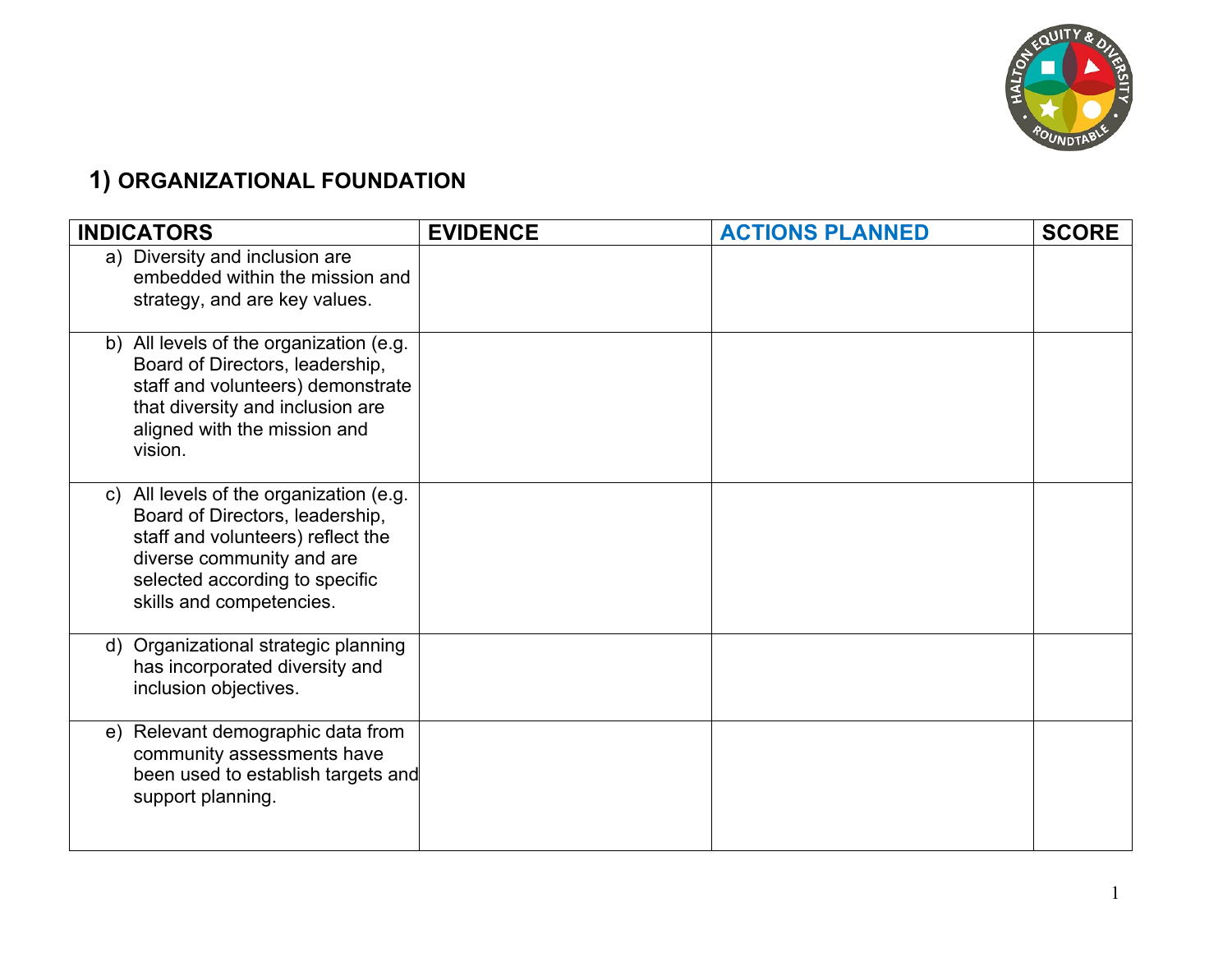

| f  | Organizational policies and<br>strategic planning have included<br>input from staff/personnel and is<br>communicated to staff/personnel.                                                                                                      |  |  |
|----|-----------------------------------------------------------------------------------------------------------------------------------------------------------------------------------------------------------------------------------------------|--|--|
| g) | Organizational policies and<br>strategic planning have included<br>input from stakeholders and is<br>communicated to stakeholders.                                                                                                            |  |  |
|    | h) Outcomes in implementing<br>inclusion practices are promoted,<br>measured, analyzed and reported<br>on regularly for the purpose of<br>improvement and transparency.                                                                       |  |  |
| I) | Organizational culture provides a<br>positive experience and<br>welcoming, inclusive environment<br>for both employees and<br>clients/persons served (e.g.<br>organizational practices align with<br>the written policies and<br>procedures). |  |  |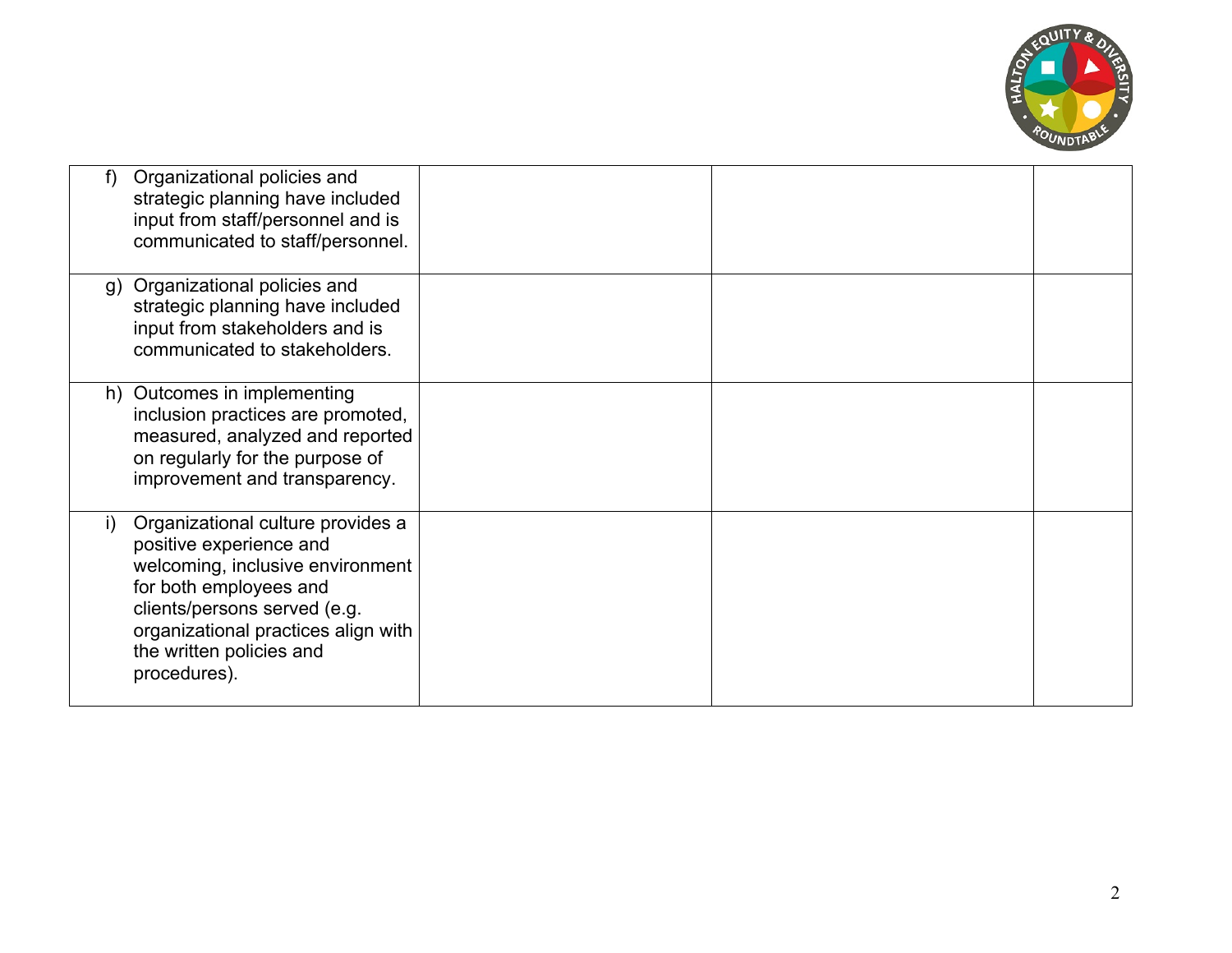

# **2) LEADERSHIP**

|              | <b>INDICATORS</b>                                                                                                                                                                                                 | <b>EVIDENCE</b> | <b>ACTIONS PLANNED</b> | <b>SCORE</b> |
|--------------|-------------------------------------------------------------------------------------------------------------------------------------------------------------------------------------------------------------------|-----------------|------------------------|--------------|
|              | a) Senior leaders are role models in<br>their discussions and actions in<br>diversity and inclusion practices.                                                                                                    |                 |                        |              |
|              | b) Leaders support and are actively<br>involved in equity and diversity<br>networks.                                                                                                                              |                 |                        |              |
| $\mathsf{C}$ | Leaders encourage inclusion ideas<br>recommended by employees,<br>volunteers, persons served, and<br>stakeholders.                                                                                                |                 |                        |              |
|              | d) Leaders respond to challenging<br>discussion issues about equity.                                                                                                                                              |                 |                        |              |
|              | e) Leaders ensure that policies,<br>including policies and practices of<br>inclusion and equity, are<br>communicated to the Board,<br>committees, groups, staff,<br>volunteers, personnel, and<br>persons served. |                 |                        |              |
| f            | Leaders are equipped with<br>inclusive leadership skills needed<br>for diverse work teams.                                                                                                                        |                 |                        |              |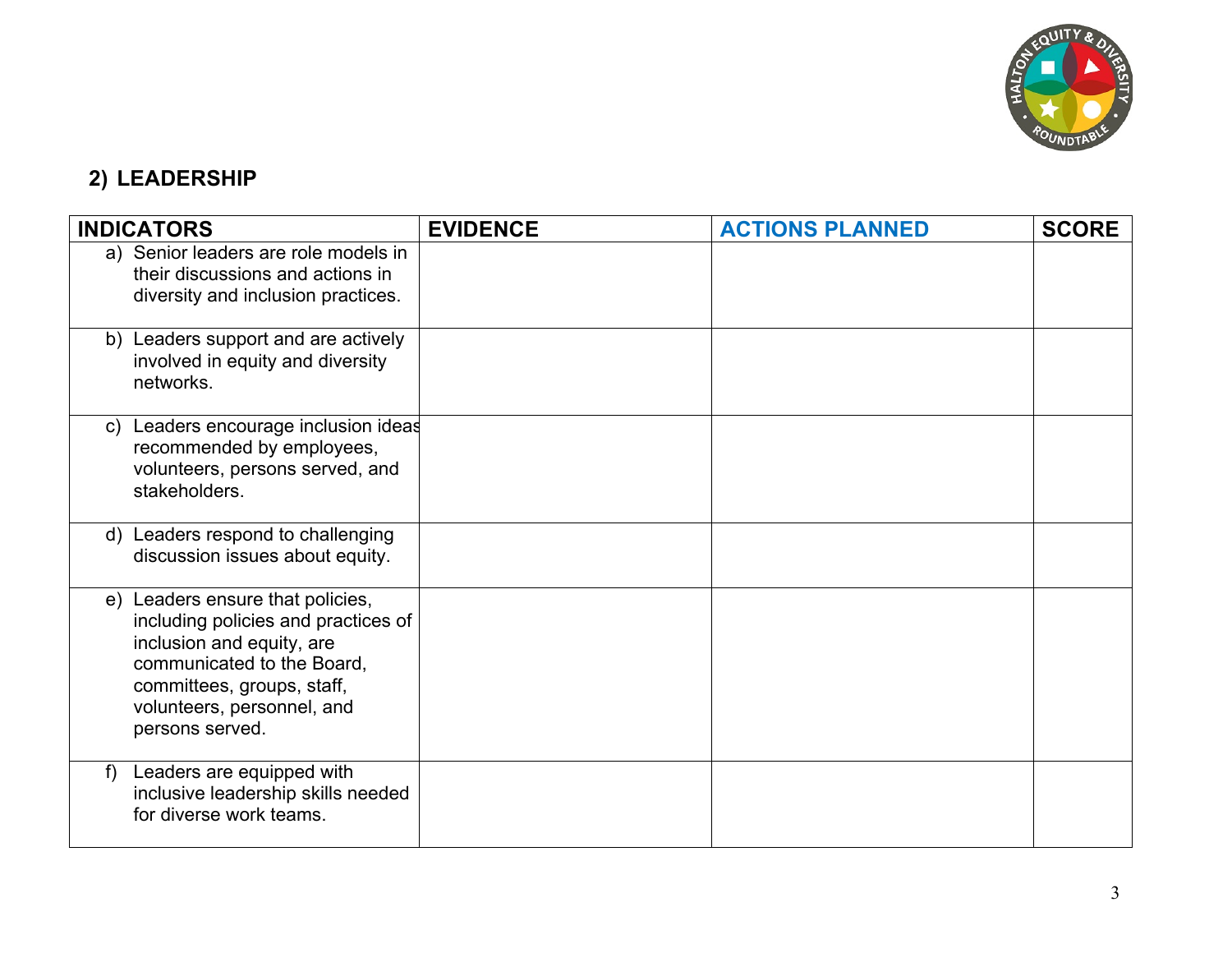

# **3) SERVICE DELIVERY**

| <b>INDICATORS</b>                                                                                                                                                                                | <b>EVIDENCE</b> | <b>ACTIONS PLANNED</b> | <b>SCORE</b> |
|--------------------------------------------------------------------------------------------------------------------------------------------------------------------------------------------------|-----------------|------------------------|--------------|
| a) Facilities are accessible and<br>allow all users to have full access<br>to services.                                                                                                          |                 |                        |              |
| b) Accessible customer services<br>policies and practices (Ontario<br>Regulation 429/07) allow people<br>to be served with independence,<br>dignity, integration and equality<br>of opportunity. |                 |                        |              |
| Community consultation and<br>C)<br>stakeholder input is encouraged<br>and analyzed for equity practices<br>within current services and<br>proposed services.                                    |                 |                        |              |
| d) Consultation mechanisms such<br>as surveys or ratings/measures<br>of services are used to establish<br>needs and satisfaction levels of<br>diverse group service users.                       |                 |                        |              |
| e) Practices are in place to review<br>the implications for diverse group<br>service users or prospective<br>users, in order to increase,<br>decrease, or reallocate funding.                    |                 |                        |              |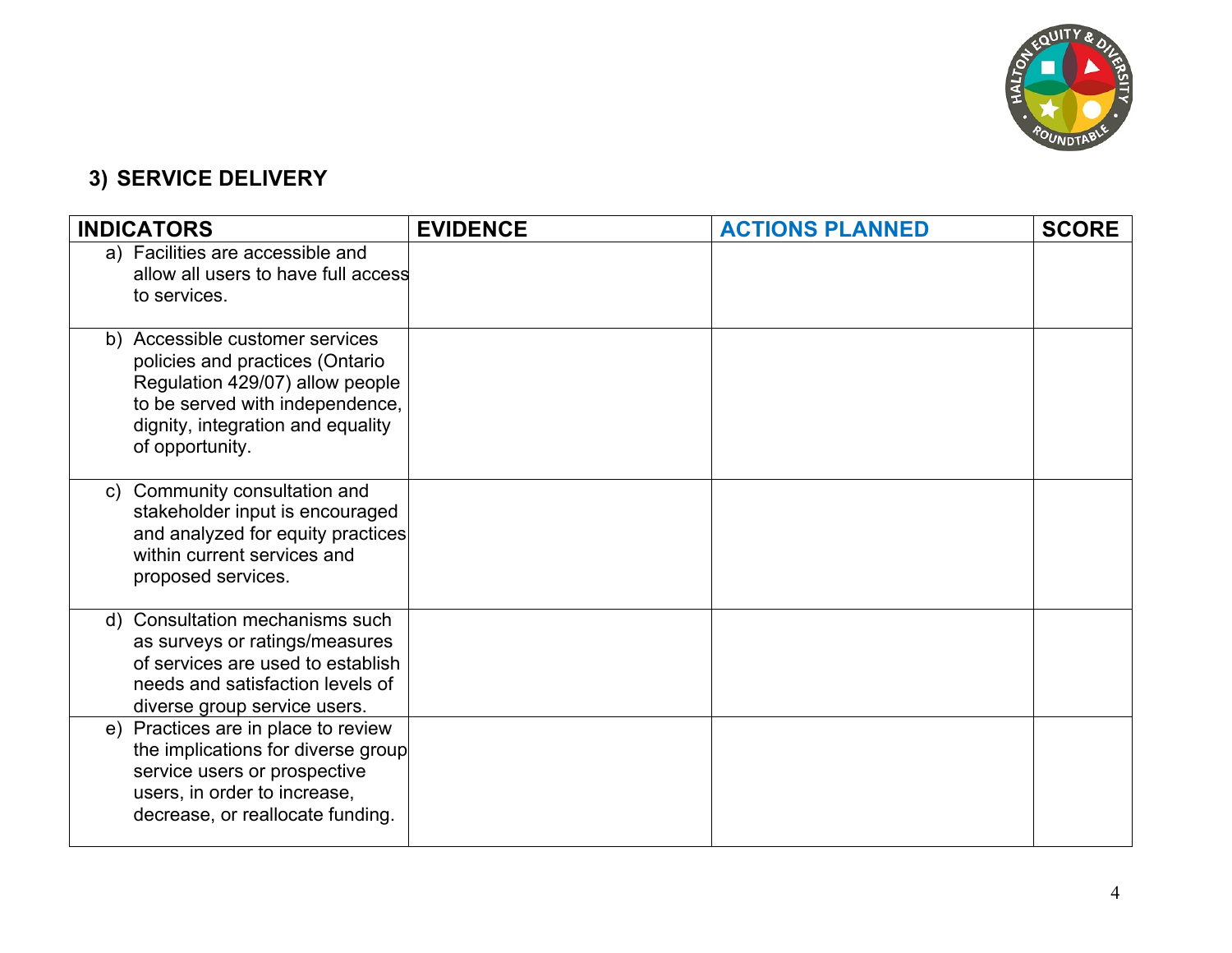

|    | Written procedures are in place<br>to attend to complaints,<br>comments or suggestions<br>regarding service delivery.                                                                                                                    |  |  |
|----|------------------------------------------------------------------------------------------------------------------------------------------------------------------------------------------------------------------------------------------|--|--|
| g) | There are adequate resources<br>for full implementation of actions<br>needed or identified to ensure<br>service delivery with diverse and<br>inclusionary practices.                                                                     |  |  |
|    | h) Contracts or partnerships with<br>external organizations or<br>suppliers include requirements to<br>deliver services equitably and<br>without discrimination, and<br>systematic checks ensure that<br>there are no systemic barriers. |  |  |

#### **4) PERSONNEL PRACTICES**

| <b>INDICATORS</b>                                                                                                                                          | <b>EVIDENCE</b> | <b>ACTIONS PLANNED</b> | <b>SCORE</b> |
|------------------------------------------------------------------------------------------------------------------------------------------------------------|-----------------|------------------------|--------------|
| a) Employment practices including<br>recruitment, retention,<br>advancement, compensation and<br>job classifications are fair,<br>equitable and inclusive. |                 |                        |              |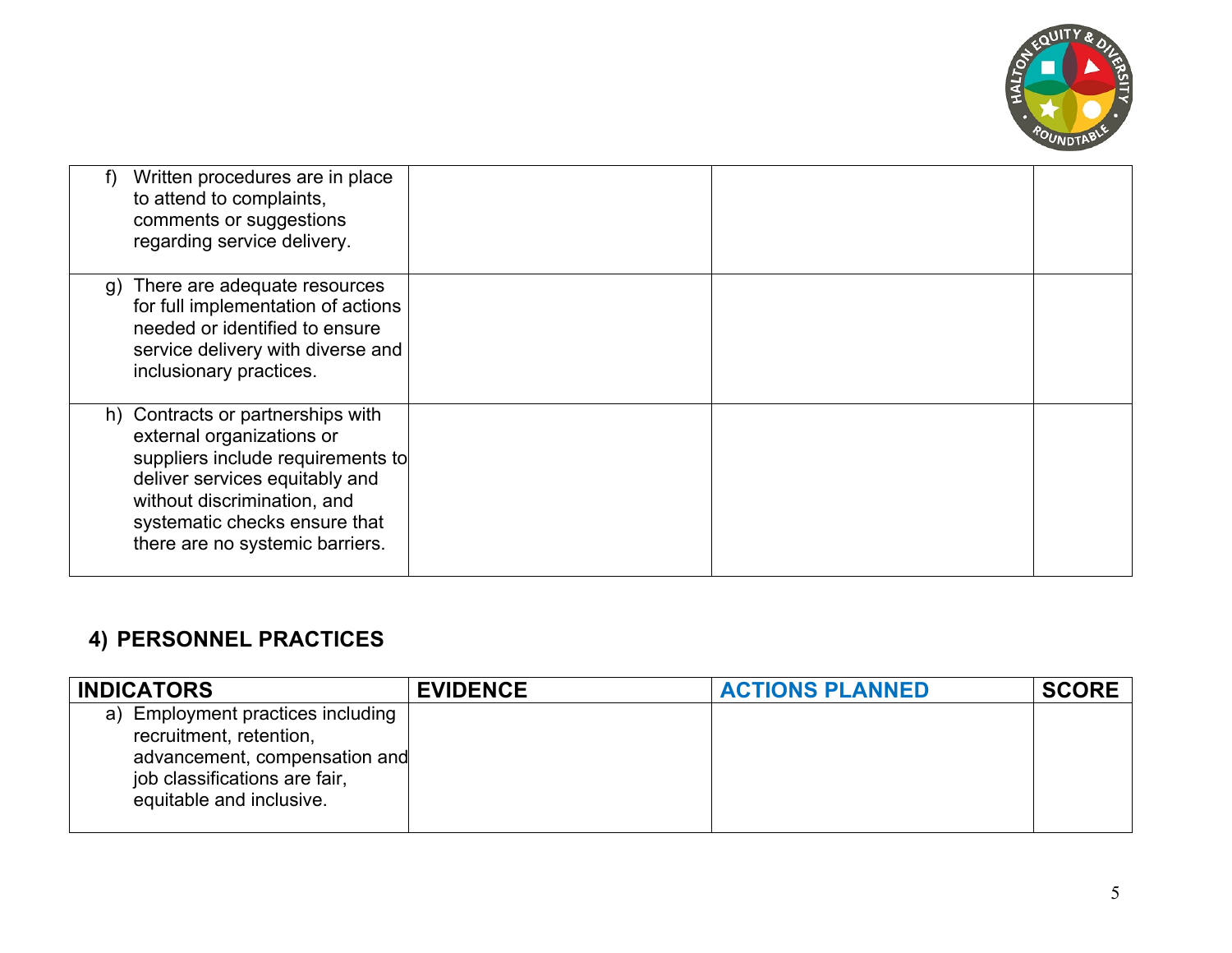

|   | b) Employment opportunities are<br>advertised using various<br>channels including diverse<br>community networks to<br>encourage applicants from all<br>communities.                                                |  |  |
|---|--------------------------------------------------------------------------------------------------------------------------------------------------------------------------------------------------------------------|--|--|
|   | c) Opportunities for advancement<br>and skill development are equally<br>available and based on<br>competency.                                                                                                     |  |  |
|   | d) Requests for flexible work<br>arrangements for appropriate<br>positions are responded to with<br>consideration and without<br>negative impact to career<br>development, service delivery or<br>job performance. |  |  |
|   | e) There are reasonable<br>accommodations made for<br>schedules, holidays or leaves<br>and these are regarded as fully<br>legitimate.                                                                              |  |  |
| f | Job descriptions are clear and do<br>not include factors such as<br>appearance preferences. If                                                                                                                     |  |  |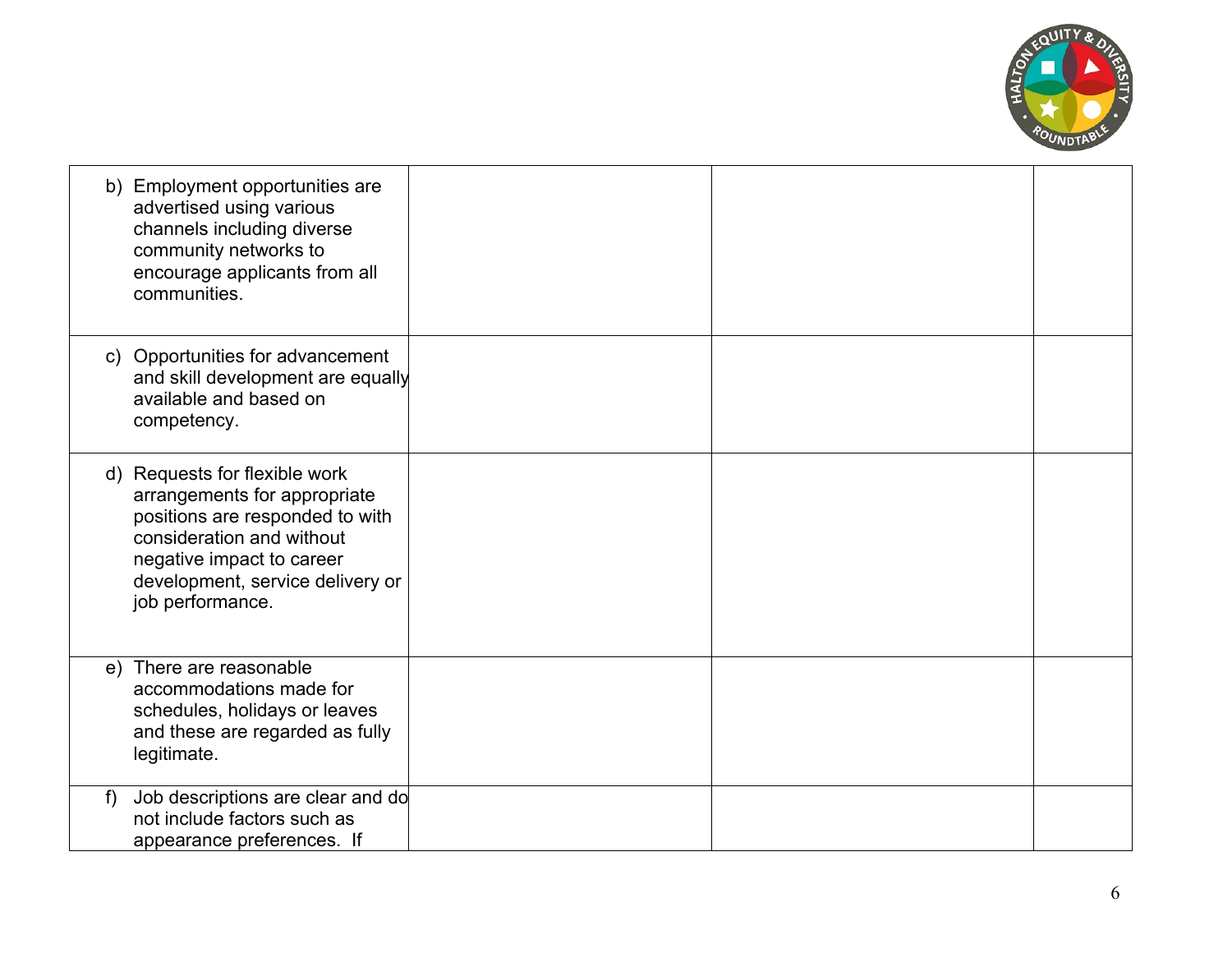

|    | specific characteristics are<br>mentioned, such as gender or<br>age, it is to increase the<br>equitable outcomes of a<br>marginalized population.             |  |  |
|----|---------------------------------------------------------------------------------------------------------------------------------------------------------------|--|--|
| g) | Diversity and inclusion are<br>emphasized in continuous<br>training and education, providing<br>employees and leaders with skills<br>in inclusion competency. |  |  |
|    | h) Employees and their partners of<br>all genders are included in<br>organizational events and<br>benefits.                                                   |  |  |
| i) | Employment practices and<br>policies are regularly reviewed<br>and updated to ensure equity<br>and inclusion are advanced.                                    |  |  |
| j) | Employees are supported in their<br>professional development.                                                                                                 |  |  |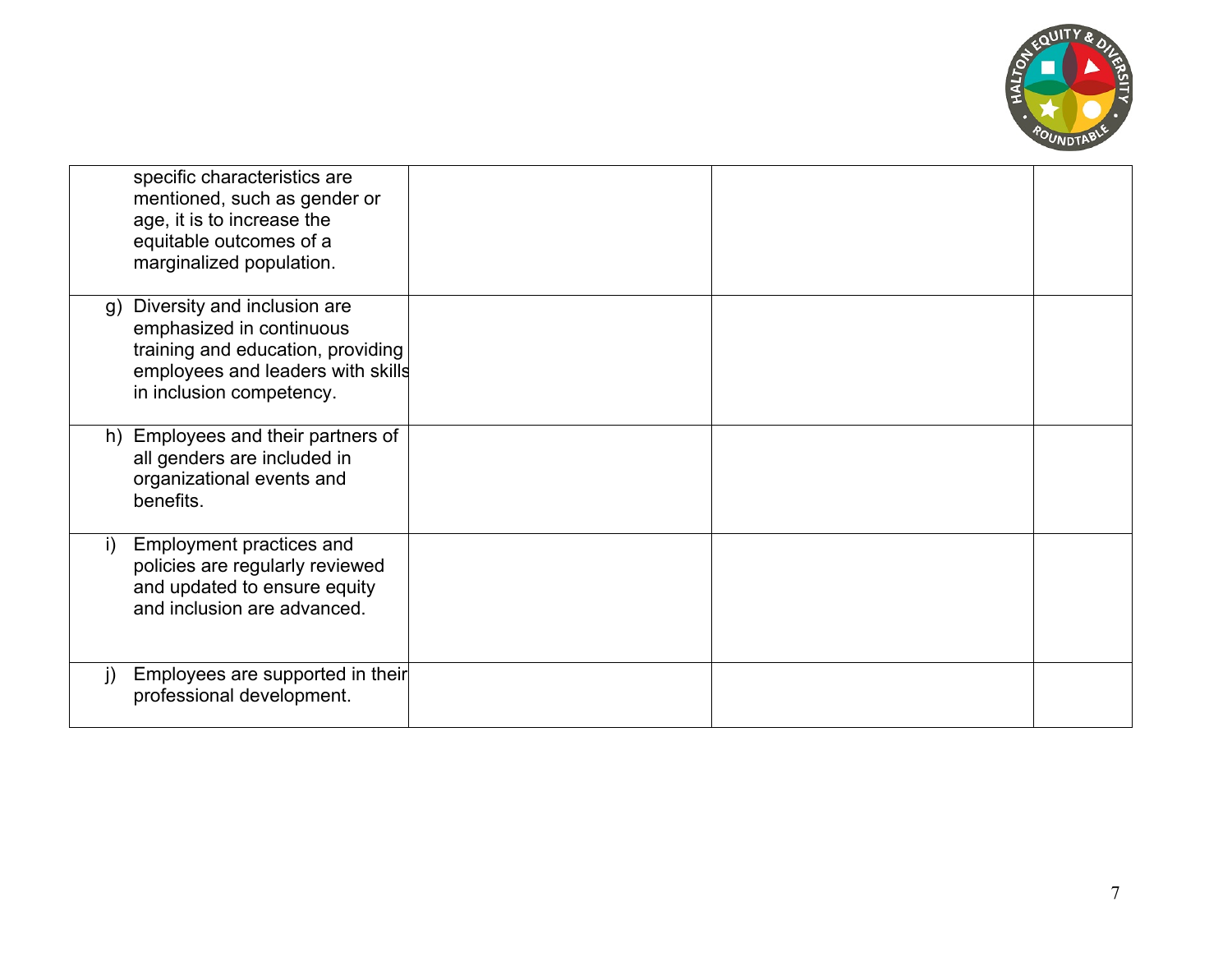

## **5) COMMUNICATION**

| <b>INDICATORS</b>                                                                                                                                                                       | <b>EVIDENCE</b> | <b>ACTIONS PLANNED</b> | <b>SCORE</b> |
|-----------------------------------------------------------------------------------------------------------------------------------------------------------------------------------------|-----------------|------------------------|--------------|
| a) Current community demographic<br>data is made available throughout<br>the organization.                                                                                              |                 |                        |              |
| The commitment to diversity and<br>b)<br>inclusionary practices is actively<br>endorsed regularly to the public<br>and to stakeholders through all<br>forms of communication.           |                 |                        |              |
| Mechanisms have been<br>$\mathsf{C}$<br>established to ensure and enhance<br>communications available in<br>languages, based on relevant<br>language priorities.                        |                 |                        |              |
| d) Outreach and public events<br>positively reflect diversity.                                                                                                                          |                 |                        |              |
| Information, publications, and<br>e)<br>visual or written portrayals of<br>individuals or groups are inclusive,<br>written in plain language and<br>portray positive, inclusive images. |                 |                        |              |
| Demographic data is collected for<br>f<br>the purposes of improving<br>services through knowledgeable<br>planning and evaluation.                                                       |                 |                        |              |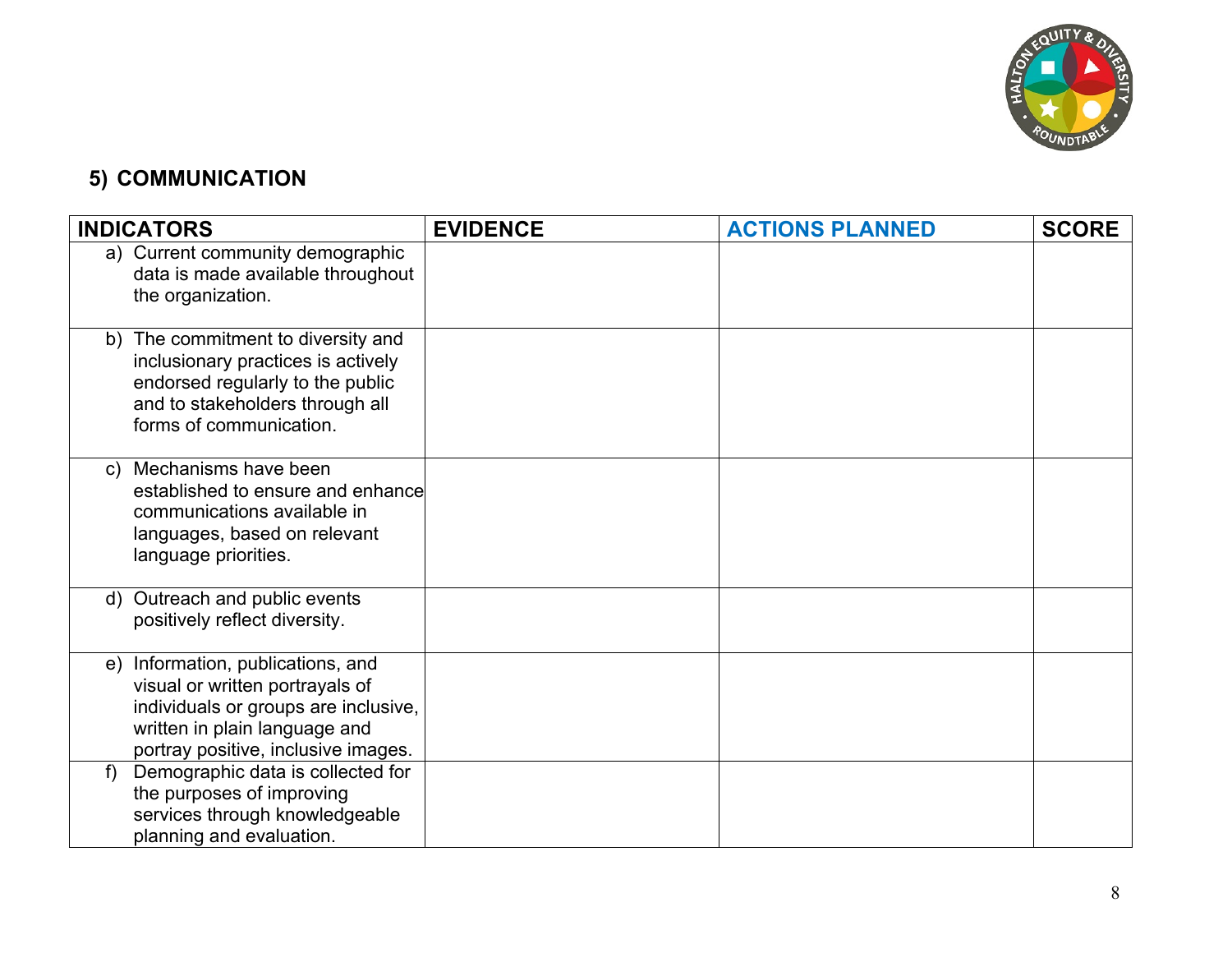

## **6) PERFORMANCE IMPROVEMENT**

| <b>INDICATORS</b>                                                                                                                                                                                                                                                      | <b>EVIDENCE</b> | <b>ACTIONS PLANNED</b> | <b>SCORE</b> |
|------------------------------------------------------------------------------------------------------------------------------------------------------------------------------------------------------------------------------------------------------------------------|-----------------|------------------------|--------------|
| a) Leadership develops a<br>performance management<br>framework, such as a Diversity<br>and Inclusion Improvement<br>Plan, and regularly reviews,<br>tracks and updates it for the<br>purpose of advancing equity<br>objectives.                                       |                 |                        |              |
| b) There is an Accessibility Plan,<br>which identifies barriers that<br>may prevent populations or<br>individuals from accessing<br>services, and lists actions for the<br>reduction/elimination of barriers.                                                          |                 |                        |              |
| Diversity and inclusion plans or<br>$\mathsf{C}$<br>progress reports are<br>disseminated through regular<br>reporting and accountability<br>structures, such as the Annual<br>Report, or Annual General<br>Meeting, and these reports are<br>accessible to the public. |                 |                        |              |
| Equity, diversity and inclusion<br>d)<br>work is embedded in staff<br>performance reviews.                                                                                                                                                                             |                 |                        |              |